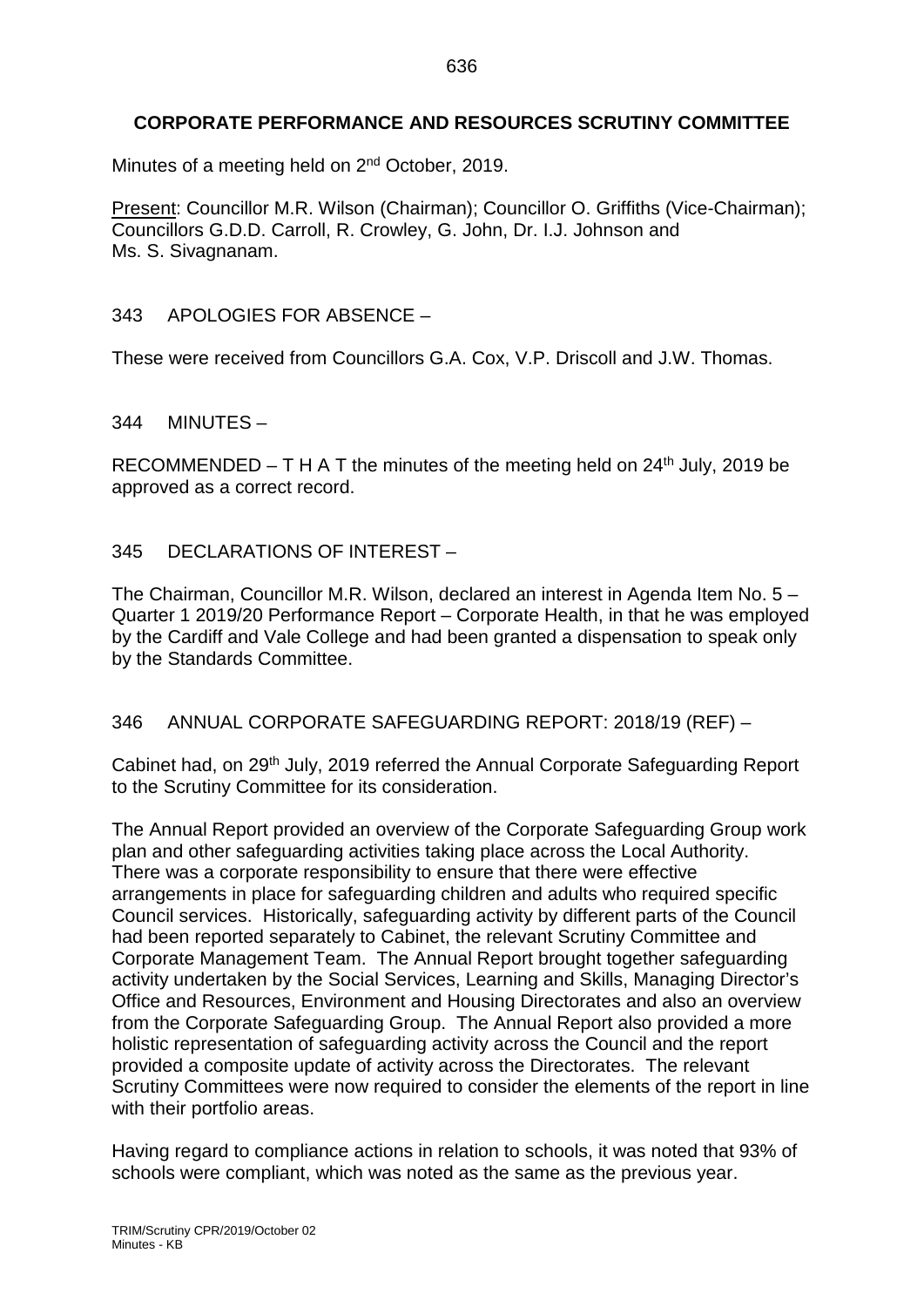Members commented that there was broad compliance but queried whether the same schools were the same ones that were being reported on year on year. The Operational Manager for Human Resources confirmed that this was not the case there was no one particular school each year.

637

In trying to understand why schools were not compliant, Members questioned whether they were taking the issue as seriously as possible. The Operational Manager advised that there could be a number of reasons for non-compliance. One being the logistics, where teaching staff would move from one area to another there had been problems in receiving the necessary paperwork at the appropriate time, in particular the receipt of necessary employment references prior to commencement taking place. Querying why the paperwork could not be done earlier in the process, the officer advised that the turnaround time for DBS checks, although it was now much quicker than it had been, there were sometimes some issues in validating the person's I.D. which would delay the process and increased non-compliance time.

The follow-up review of corporate arrangements for the safeguarding of children undertaken by the Auditor General for Wales was attached to the reference, with Members noting that recommendation P4 – Proposals for Improvement, was that the Council should consider producing further performance measures for example in respect of safeguarding training compliance to enhance the Annual Safeguarding Report and aid transparency. It was noted that a further report to address the issues for improvement was to be reported to Cabinet and then onto the Scrutiny Committee in due course.

Having considered the report, a Member requested that further detail in relation to the broad reasons of why schools were not compliant, be provided in future reports in order that Members could have an understanding as to why the compliance issues were not being addressed. Although recognising that the risk was low due to the fact that teachers had to be registered with the Education Workforce Council (formerly General Teaching Council). However Members requested that the details be provided in future reports to the Scrutiny Committee. A Member also commented that as far as they were concerned no person should be employed by the Council without the appropriate checks being in place.

It was therefore, subsequently

# RECOMMENDED – to Cabinet

(1) T H A T Cabinet be urged to consider a Zero-Tolerance Policy be put in place in relation to DBS checks and all associated checks being received prior to an applicant commencing employment corporately and in schools.

(2) T H A T future reports to Cabinet and Scrutiny Committee include the reasons for non-compliance with regard to schools as outlined above.

# Reasons for recommendations

(1) To ensure that all applicants have the necessary checks in place prior to commencement of employment with the Council.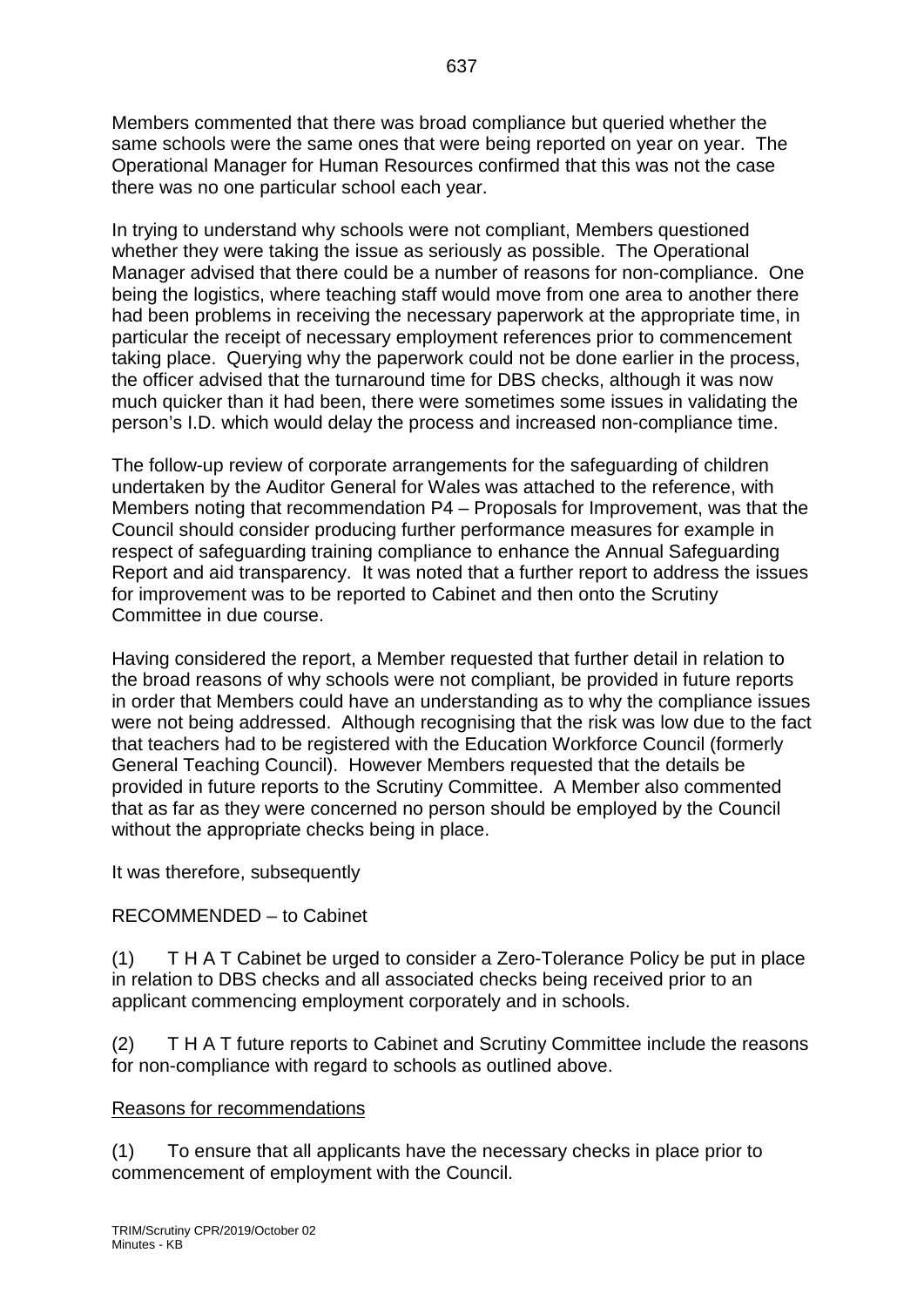(2) In order that Members can understand the reasons behind non-compliance.

347 QUARTER 1 2019/20 PERFORMANCE REPORT – CORPORATE HEALTH  $(MD)$  –

The Quarter 1 performance results for the period 1<sup>st</sup> April, 2019 to 30<sup>th</sup> June, 2019 in relation to the Council's Corporate Health priorities were presented to the Scrutiny Committee for its consideration.

It was noted that overall, the Council had made good progress in delivering its Corporate Health priorities, contributing to achieving improved outcomes for residents and its customers with an overall Green status for the outcome at Quarter 1 being recorded. 97% of the planned activities aligned to the Council's Corporate Health priorities had been attributed a Green performance status reflecting the exceptional progress made during the Quarter. 3% of the planned actions had been attributed a Red status, it being noted that there was a need to progress key projects and subsequently align the workforce to deliver new models of working as part of the Council's Reshaping Services Programme.

In presenting the report, the Head of Service for Policy and Business Transformation referred to the fact that of the 27 performance measures aligned to the Corporate Health priorities, data was reported for 16 PIs of which a performance status was applicable for 16 measures. 56% i.e. 9 measures were attributed a Green performance status, 6% i.e. 1 measure an Amber status and 38% i.e. 6 measures a Red status.

The Head of Service in referring to the service plan action AA/A044: Further develop provision to address the increasing demand for placements in relation to pupils with Autistic Spectrum Disorders (ASD) and complex social, emotional and behavioural difficulties within the Vale, advised that links had been developed with outside providers to support an enhanced range of education provision to Vale students.

With regard to action PD/IT077: To contribute to the delivery of the Council's Digital Strategy, the integration issues between e-forms and the CRM system had hindered the development of digitally enabled services, however the department had continued to progress some service transformational changes in areas that did not rely on such integration. The Head of Service had also instigated a review of both areas which would be reported to the Committee in due course. Having regard to the provision of a new Performance Management system, this was currently also under consideration but had been held back until the implementation of Microsoft Office 365 i.e. MS365.

Following on from the Committee's previous meetings where Members had raised concerns with regard to service delivery in respect of the Contact Centre (C1V) the Head of Service advised that he had spoken to the Operational Manager who had been requested to put together an action plan that would be presented to Cabinet and the Scrutiny Committee early in the New Year.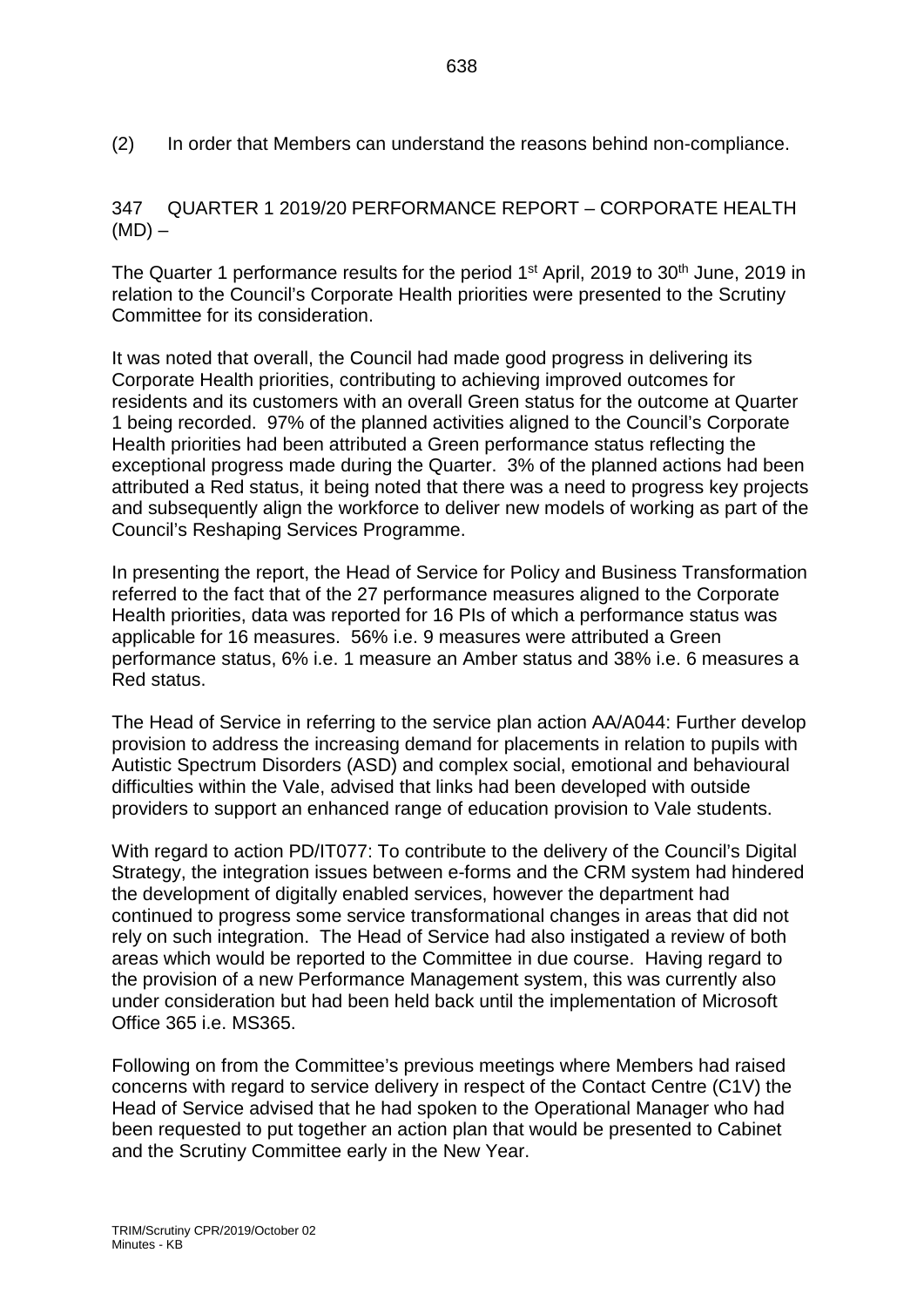Having regard to the action in relation to pupils with Autistic Spectrum Disorder, a Member requested a further report be presented to a future meeting of the Committee to provide the detail of the action and any mitigating circumstances. Having regard to the fact that this was in the main a matter for the Learning and Culture it was suggested that a report would be forwarded to Cabinet and then subsequently to the relevant Scrutiny Committees as appropriate.

Members stated that they welcomed the report which highlighted exceptions, advising that this allowed for considerable scrutiny to be undertaken.

Having regard to CPM/214 and CPM/216, it was noted that the explanations and performance should be reported as the same, with Members being advised that this was a presentation issue that would be rectified. Following a query in relation to the Council Revenue and Capital Programmes, the Head of Service advised that in his opinion this reflected the availability of resources but he would defer to the Section 151 Officer and ensure that the information was presented in future reports.

Following a typographical error in relation to HS/W052, it was noted that the commentary had been included in the wrong box and this would be amended prior to consideration by Cabinet.

Having regard to the action HSC048 to explore the potential for collaboration with Cardiff and Vale College to develop a joint apprentice training programme for construction it was noted that a review of curriculum requirements was due to be completed which would be presented to the Public Services Board as part of the Well-being Plan. A Member requested that an update on the work of the Public Services Board be scheduled for the Committee. It was agreed to look to place this item on the Committee's February agenda.

Members also requested that an update on progress in relation to the provision of a camera car be circulated to all Members of the Council.

Having considered the report and actions outlined above, it was subsequently

## RECOMMENDED –

(1) T H A T the progress towards achieving key outcomes in line with the Council's Year 4 priorities for Corporate Health as outlined in the Corporate Plan 2016-20 be noted.

(2) T H A T the Committee continues to monitor and scrutinise the work of the Public Services Board with regular reports being presented to the Committee.

#### Reason for recommendations

(1&2) Having regard to the progress contained therein and in monitoring performance.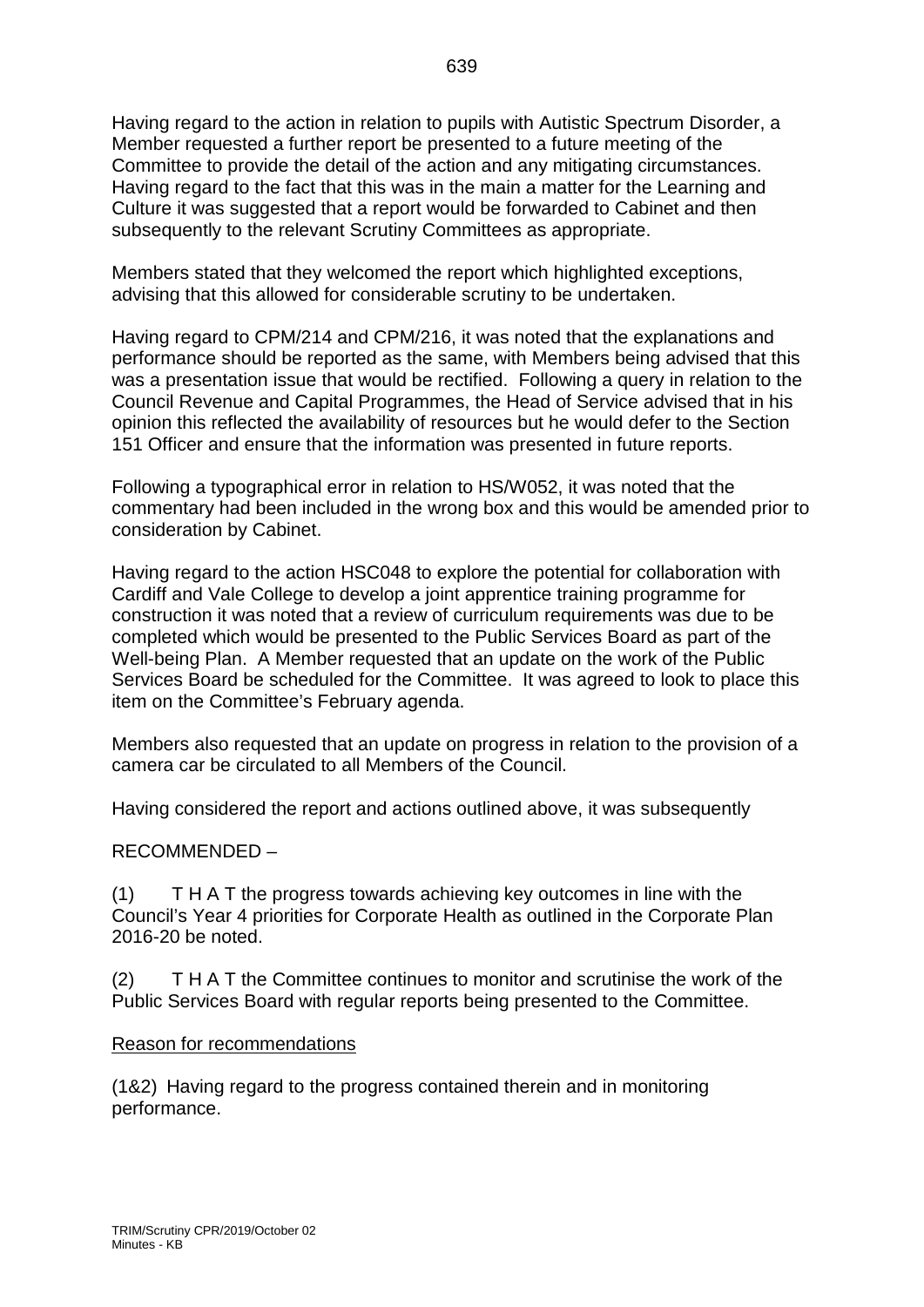348 1<sup>ST</sup> QUARTER SCRUTINY DECISION TRACKING OF RECOMMENDATIONS AND UPDATED WORK PROGRAMME SCHEDULE 2019/20 (MD) –

The report advised Members of progress in relation to the Scrutiny Committee's recommendations and confirmed the updated work programme schedule for 2019/20. Appendix A to the report detailed the status of uncompleted recommendations for the quarter April to June 2019 and Appendix B detailed the current forward work programme for 2019/20 up to April 2020 for the Committee's consideration.

Having regard to the report, it was subsequently

RECOMMENDED –

 $\Box$ 

(1) T H A T the recommendations deemed as completed below be approved.

٦

| 11 April 2019                                                                                                                                                                                                                                                                                                                                                                |                                                                                                                                                                                              |
|------------------------------------------------------------------------------------------------------------------------------------------------------------------------------------------------------------------------------------------------------------------------------------------------------------------------------------------------------------------------------|----------------------------------------------------------------------------------------------------------------------------------------------------------------------------------------------|
| Min. No. 927 - Reshaping Services -<br>Update on Implementation (REF) -<br>Recommended<br>(2) That Cabinet be advised of the<br>recommendation of the Scrutiny<br>Committee for outlining progress<br>against targets, for an additional Yellow<br>progress status to be added as an<br>option.                                                                              | Cabinet, on 17 <sup>th</sup> June, 2019, noted the<br>comments of the Scrutiny Committee.<br>(Min. No. C7 refers)<br><b>Completed</b>                                                        |
| Min. No. 928 - Proposed Parking                                                                                                                                                                                                                                                                                                                                              | Cabinet, on 1 <sup>st</sup> July, 2019 resolved that                                                                                                                                         |
| Management Policy 2019/20 (REF) -<br>Recommended<br>(2) That prior to any traffic surveys for<br>residential parking zones, for Ward<br>Members to be consulted on the<br>duration and days that the surveys<br>cover.<br>(8) That further discussions and<br>consideration of new Traffic Regulation<br>Orders be undertaken, which should be<br>based on more robust data. | the reports be noted and fed into a<br>comprehensive and in depth review of<br>these matters.<br>(Min. No. C25 refers)<br><b>Completed</b>                                                   |
| Min. No. 929 - Vale of Glamorgan<br><b>Public Services Board Update (MD) -</b><br>Recommended<br>(1) That the Committee's thanks be<br>passed onto the staff and partnership<br>agencies involved with the Public<br>Services Board.<br>(3) That the work of the Public<br>Services Board is shared with all<br>Councillors and external organisations.                      | The PSB Annual Report was presented<br>to Scrutiny Committee on 24th July,<br>2019 and is to be shared with all<br>Members and other organisations in<br>September 2019.<br><b>Completed</b> |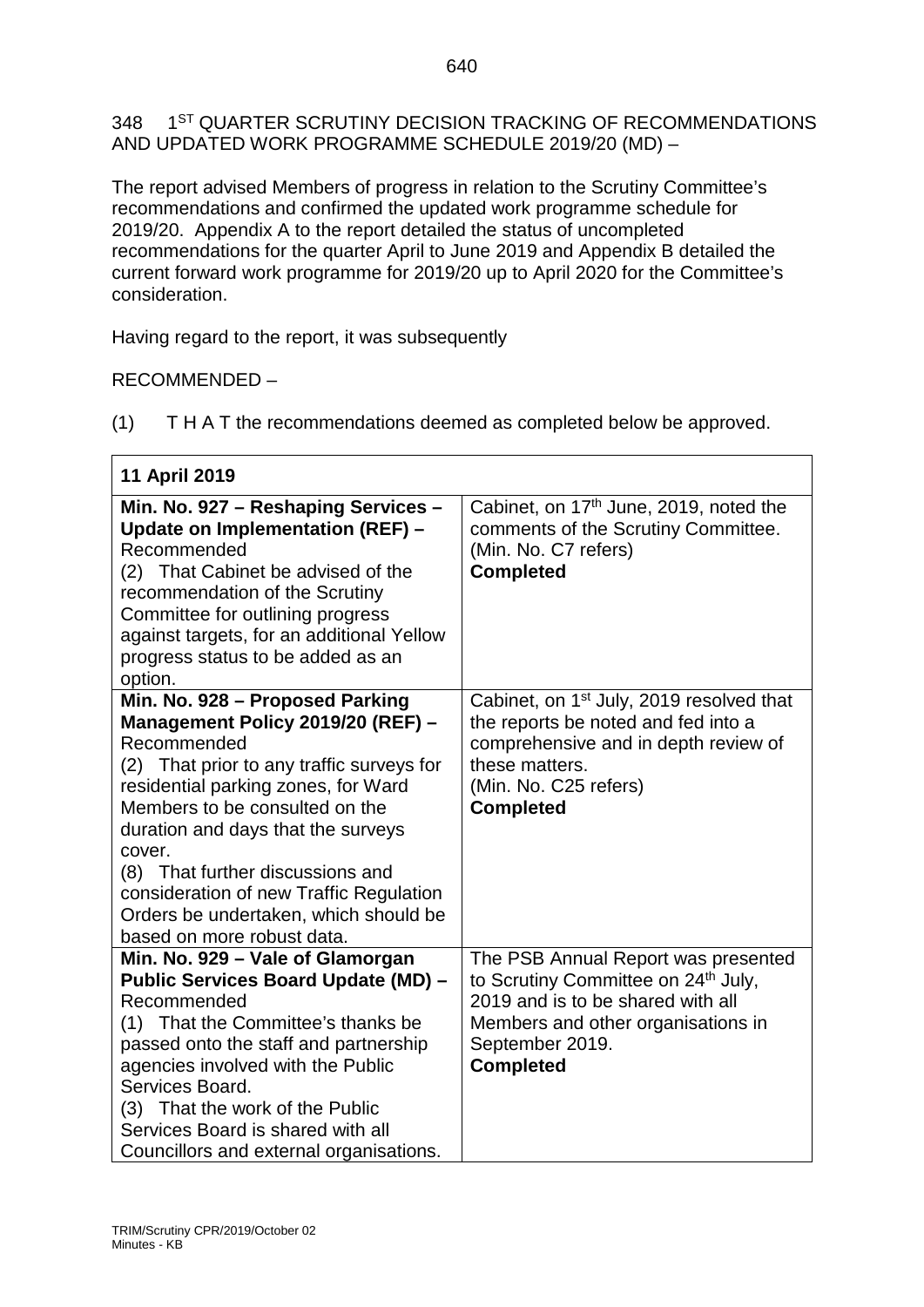| Min. No. 104 - Sickness Absence                                                 | Referred to Cabinet meeting on                    |
|---------------------------------------------------------------------------------|---------------------------------------------------|
| Report 2018/19 (REF) - Recommended                                              | 29 <sup>th</sup> July, 2019 and added to work     |
| to Cabinet                                                                      | programme schedule.                               |
| (1) That a future in-depth report be                                            | Cabinet, on 29 <sup>th</sup> July, 2019 noted the |
| presented to the Committee in relation                                          | <b>Scrutiny Committee's comments.</b>             |
| to the category "other musculoskeletal"                                         | Re Recommendation (3) Operational                 |
| detailing the issues involved and                                               | Manager to include data in future                 |
| training required.                                                              | reports.                                          |
| (2) That Welsh Government be                                                    | (Min. No. C55 refers)                             |
| approached in relation to the promotion                                         | <b>Completed</b>                                  |
| of composting.                                                                  |                                                   |
| (3) That the private sector data in                                             |                                                   |
| respect of absence levels be presented                                          |                                                   |
| to Members and included in future                                               |                                                   |
| reports to Committee.                                                           |                                                   |
| Min. No. 105 -<br><b>Employee</b>                                               | Officer to include in future reports.<br>(1)      |
| <b>Turnover Report - April, 2018 to</b>                                         | <b>Completed</b>                                  |
| March 2019 (MD) - Recommended                                                   | (2) Added to work programme                       |
| (1) That the Employee Turnover                                                  | schedule.                                         |
| Report be noted and that further details                                        | <b>Completed</b>                                  |
| of employee turnover as outlined at the                                         |                                                   |
| meeting be included in future reports.                                          |                                                   |
| That a recruitment report be<br>(2)                                             |                                                   |
| prepared for future consideration by the                                        |                                                   |
| Committee.                                                                      |                                                   |
| Min. No. 106 – $4th$ Quarter Scrutiny                                           | Work programme updated and                        |
| <b>Decision Tracking of</b>                                                     | uploaded to the Council's website.                |
| <b>Recommendations and Proposed</b>                                             | <b>Completed</b>                                  |
| <b>Work Programme Schedule 2019/20</b><br>(MD) - Recommended                    |                                                   |
|                                                                                 |                                                   |
| (2) That the Work Programme                                                     |                                                   |
| attached at Appendix C be updated and                                           |                                                   |
| uploaded to the Council's website and<br>include the reports as outlined below: |                                                   |
| • An in depth report in respect of                                              |                                                   |
| the "Other Musculoskeletal"                                                     |                                                   |
|                                                                                 |                                                   |
| category;                                                                       |                                                   |
| a progress update report                                                        |                                                   |
| regarding the Joint Audit Service                                               |                                                   |
| be presented to the Scrutiny                                                    |                                                   |
| Committee during the next                                                       |                                                   |

(2) T H A T the forward work programme be amended to include that a report in relation to the Contact Centre will be brought to the Scrutiny Committee before April 2020.

Municipal year.

**27 June 2019**